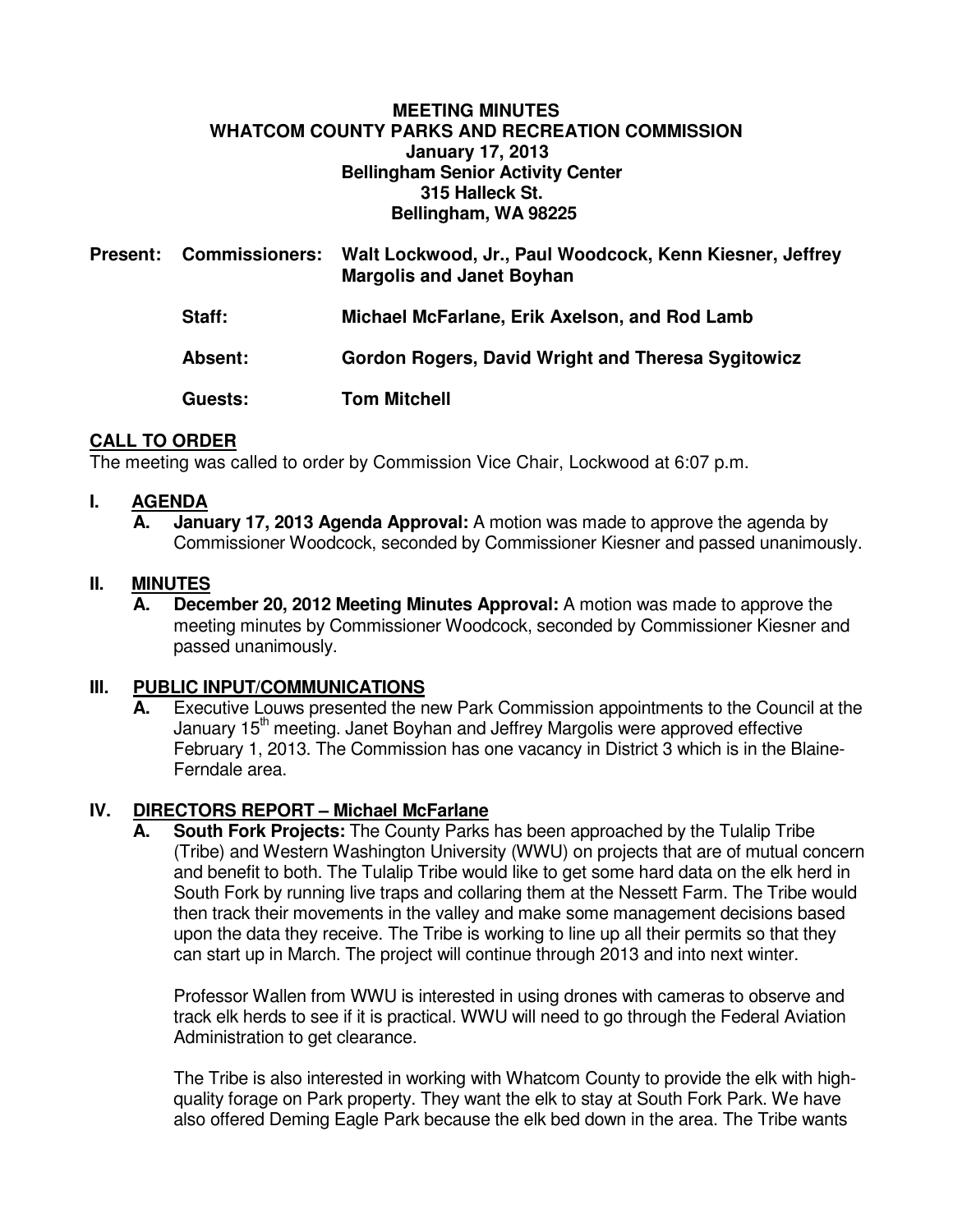to provide some alternative food plots that may hold the animals away from crop areas. The Tribe will need to coordinate with a number of parties on both issues.

- **B. Dorothy Copp Property Encroachment at Glacier:** The County has offered to sell Dorothy Copp the strip of land she built on for \$12,487 (\$2.50 sq. foot). She has tentatively agreed to the offer.
- **C. Little Squalicum Park EPA Report:** Michael McFarlane handed out a report from the United States Environmental Protection Agency (EPA) on Little Squalicum Park. The City of Bellingham (City) also had a landfill at the site that was backed up to a very steep cliff. Some of that was removed but not all because of the potential to destabilize the bluff. The landfill is monitored to be sure nothing migrates out of that site. The City and Whatcom County both own portions of the property; however EPA had full jurisdiction over the project. The Commission proposed transferring the County property to the City. Michael McFarlane has been unable to contact the City Parks Director for the Mayor's response.

# **V. OPERATIONS REPORT – Erik Axelson**

- **A. Silver Lake Park Transition:** New Lead Park Ranger Erika Miranda will start Sunday, January  $20<sup>th</sup>$ . She previously worked for 5 years as a Park Ranger at Snohomish County Parks and before that at Custer State Park in the Black Hills of South Dakota. Our maintenance crew is completing renovations at the Ranger residence at Silver Lake Park in time for Erika and her family to move in this weekend.
- **B. Silver Lake Capital Projects:** Silver Lake took in about \$12,000 in camping revenue the first two days of 2013. This year, we will be upgrading some of the cabins and moving ahead with the playground replacement and in 2014, we have major infrastructure improvements scheduled.
- **C. Dog Leash Signage:** We showed a sign design focusing on canine rules (leash and clean-up) and water quality. These signs are ready to be produced and will be installed over the next several weeks. We expect to do outreach in February and March letting people know we are serious about the dog leash rules. A key part of that is to ramp up enforcement by having our Rangers re-trained and making sure that if citations are issued they will stand up in court. Our experience is that word gets around very quickly after initial enforcement, compliance goes way up and then it is a maintenance effort.
- **D. Plantation Rifle Range:** The Range had a big year in spite of losing two Border Patrol training contracts in 2012 (Border Patrol units are based in Blaine and moved their training to Custer because it is closer and cheaper). The Range exceeded the 2011 gross revenue by \$14,000 in 2012, even without nine months of federal contracts and continues to attract increased patronage and revenue from the public.

We are re-evaluating the rules and regulations at the Plantation Range and anticipate having the updates completed in the near future, with a goal of improved clarity and reducing liability.

**E.** Youth Rifle Shooting Program: This 12-week program began January 12<sup>th</sup> at the Plantation Rifle Range. The sponsors are: Yeager's Sporting Goods (Bellingham), Kesselring's Gun Shop (Burlington), Skagit Shooting Sports (Burlington) and Wholesale Sports and Outdoor Outfitters (Burlington)**.** It is a popular program that covers its costs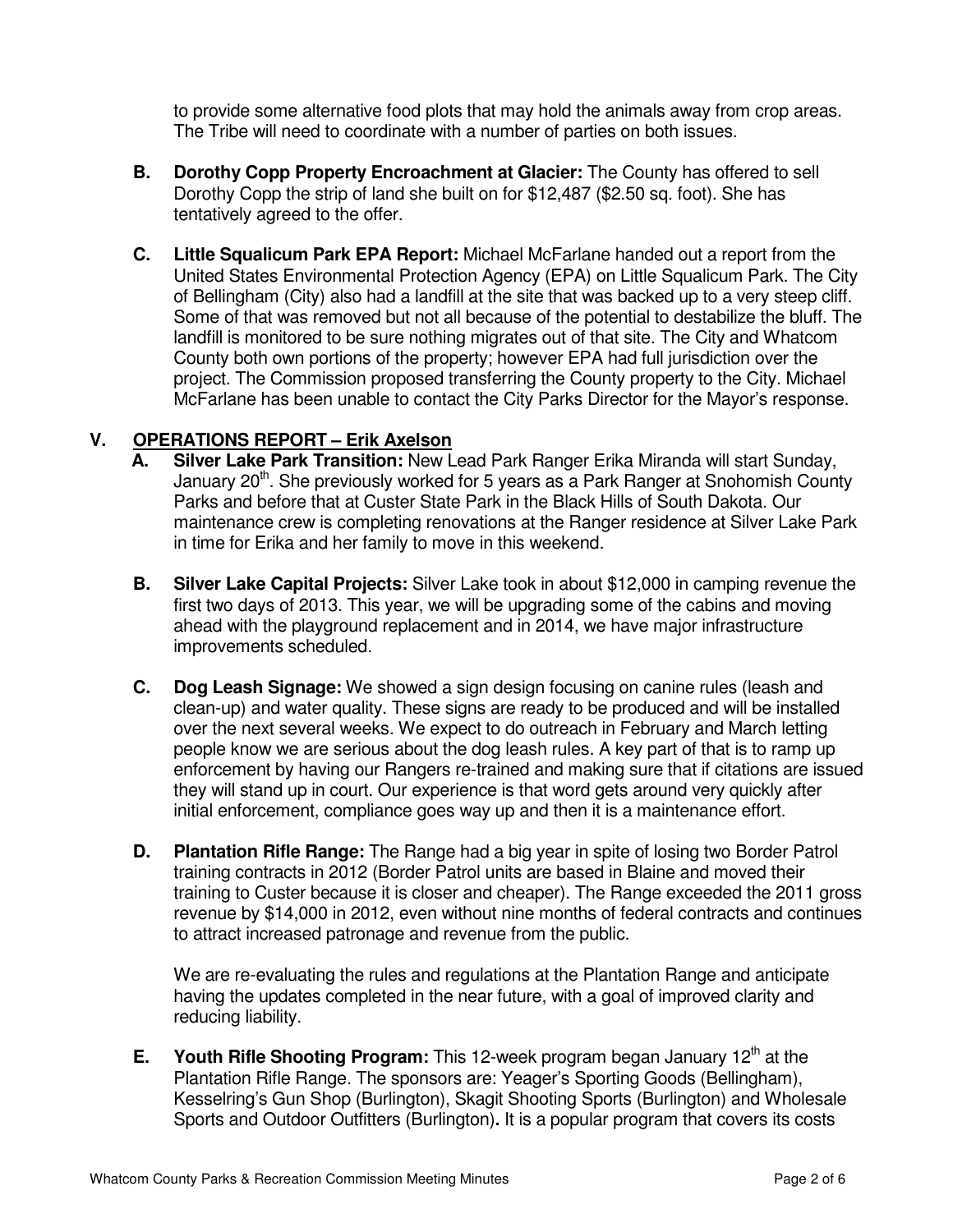with the help of the sponsors. Erik Axelson will provide additional information about the program at the next meeting.

**F. Advertisements and Requests for Proposals:** We are getting ready to advertise for Campground Hosts at Silver Lake and Lighthouse Marine Park. We will provide limited tenancy in exchange for about 20 hours per week of cleaning and maintenance. Many state and county park systems have campground host programs.

 In the next few weeks, we will be advertising Request for Proposal (RFP) for food and beverage service at selected parks such as Semiahmoo, Silver Lake, Hovander, Lighthouse Marine and Samish. This could be an opportunity to provide additional service to the community and to park visitors, and increase revenues. We will also put out an RFP for agricultural haying licenses at several locations including Hovander and Silver Lake.

**G. Signage for Park Properties:** Erik Axelson showed a sign prototype promoting events at Roeder Home. The sign prepared by Rod Lamb uses an arts & crafts font in keeping the style of the house. It will be posted near the front door of the residence where it will be visible and elegant. We will do similar marketing for other County park properties that have rental possibilities.

# **VI. DESIGN AND DEVELOPMENT REPORT – Rod Lamb**

- **A. Lookout Mountain Forest Reserve:** Lookout Mountain Forest Reserve was fully permitted in 2010, but the Council voted against entering into a contract with the low bidder so the project was put on hold. The permits have expired and will have to be renewed. The project will provide a new trailhead with a 29-car parking lot and restroom facility that will connect to the existing trails. The project will go out to bid in the next month or so. The project cannot start until the watershed window opens in June.
- **B. Lily Point Signage:** The trail marker signage is in. We still have a number of interpretive signs that need to be produced like the cannery and cultural history of the site. At the southern viewpoint there will be a sign on the geology of Point Roberts and Lily Point which will describe the view, identify the mountain peaks and the San Juan Islands.

Rod Lamb noted that an eagle's nest that was located in a snag is gone. He thinks that it may have blown down in a recent storm and will inform the US Fish and Wildlife.

- **C. Samish Docks:** Our manufacturer continues to build the docks which we should get in the spring. They can then be staged and installed after June.
- **D. Lighthouse Boat Dock:** We are assembling the bid package for this project. We received all of the state, federal and local permits and will begin construction probably in July. The in-water work will happen towards the end of July when the permit allows.
- **E. Hovander Trail:** We put in a budget supplemental to the Council for approval on the segment of the trail from the boat launch south to the setback levy. The Council will vote on it at the Council meeting on January  $29<sup>th</sup>$ . If it is approved we will put together a bid package and have a contractor do the rough grading. Our crews will do the mitigation planting in conjunction with the Outside Worker crew. The contractor will do the rough grading and finish trail surfacing.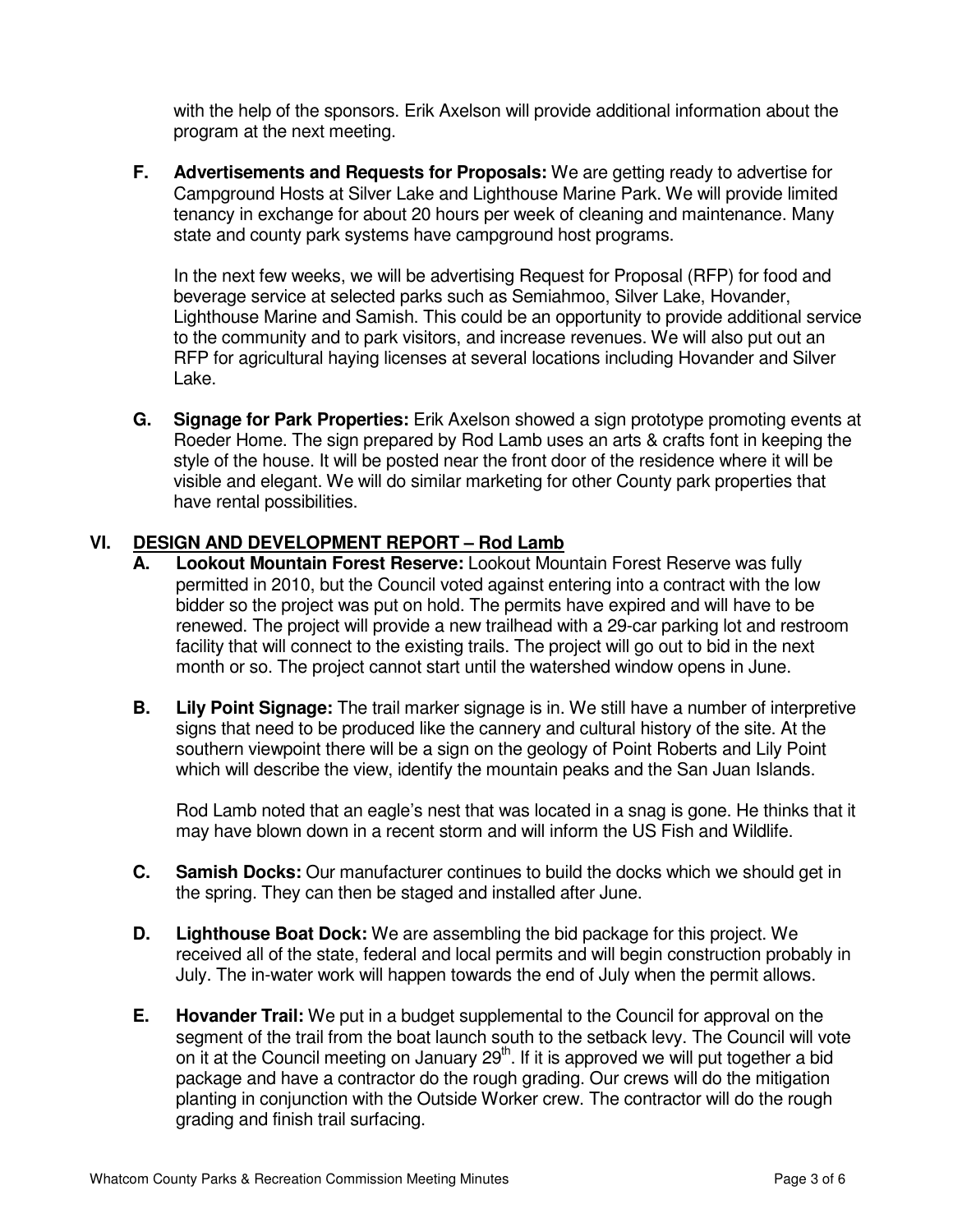- **F. Silver Lake Playground:** We are in the initial stage of this project. It is going to be constructed spring or early summer. If Planning and Development Services (PDS) determines that the project qualifies for a shoreline exemption because of the current structure the permitting process will be much shorter. However, if the project does not qualify we may need a Substantial Shoreline Development Permit which requires going before the Hearing Examiner.
- **G. Silver Lake Electrical and Road Upgrade:** Project funding for the electrical and road upgrades were approved for the 2014 budget year. We will be completing some initial groundwork in 2013 to identify specific improvements and upgrades that are needed.
- **H. South Fork Park:** We have money approved for access improvements in the 2014 budget year. The access improvement will include a new vehicular access drive and a small parking lot. In 2013, we will get the project ready to submit for the next grant funding cycle, identify the required permitting, work on some of the existing trails at Nessett Farm, and locate a final crossing location over Hutchinson Creek. The conceptual design is located on the County Parks website at: www.co.whatcom.wa.us/parks/development/southfork.

# **VII. UNFINISHED BUSINESS:**

**A. None.** 

# **VIII. NEW BUSINESS - Presented by Michael McFarlane**

- **A. Review of the Lake Whatcom Reconveyance Proposal for Recreational Use:**  Michael McFarlane made an abbreviated presentation to the Commission of the Tuesday, January 15<sup>th</sup> Council presentation. This was the first of three presentations scheduled for the Council. The Lake Whatcom Reconveyance Proposal can be found on the County website at www.co.whatcom.wa.us/parks/development/reconveyance.
- **B. 2012 Activity Reports:** A preliminary revenue spreadsheet was passed out. Overall revenues did well this year, however the spreadsheet showed total revenue is a little short because we have not yet received reimbursement for labor from Conservation Futures and because Lake Whatcom Reconveyance was not approved we did not transfer funds from the Parks Improvement Fund into the Parks general budget.

Group Picnic Shelter rental revenue is down from what it has been historically. We think this change has to do with the current economy and have adjusted the (2014 & 2015) budget. The Semiahmoo Cannery Day Lodge revenue has increased from previous years. A third of the Department budget is funded through revenues.

**C. Comprehensive Parks and Recreation Open Space Plan:** \$40,000 was approved in the 2013/2014 budget to update the Comprehensive Parks and Recreation Open Space Plan. The plan flags projects, acquisitions, outlines a 6-year Capital Improvement Plan and a 20-year outlook on Whatcom County Parks and Recreation. It is a planning document required to remain grant eligible and is used for a number of purposes by both private developers, as well as federal and state agencies. It must be approved by the County Council and certified by the Recreation Conservation Office (RCO) in Olympia. To remain eligible for the next grant cycle it needs to be completed by March 3, 2014.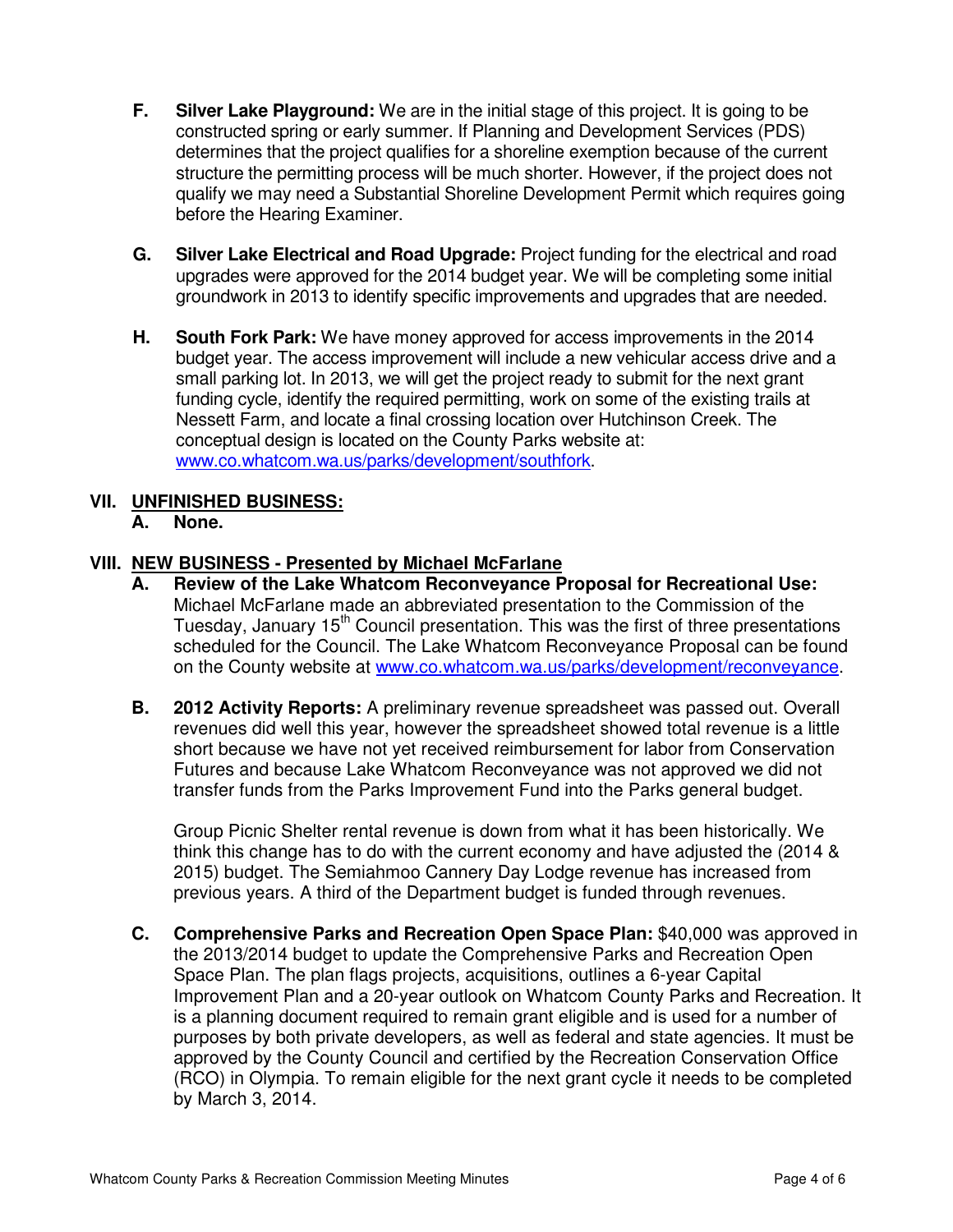The process includes a community involvement survey, community meetings and updating inventory of existing lands and parks. We have better inventory data than we did in 2006 and that has not changed substantially. We will have to determine if we want to recalculate the Levels of Service or let them roll over into the new plan. We will have to do a SEPA (State Environmental Policy Act) review. The Planning Commission will review the plan when we are done and give their recommendations.

The Park Commission will act as an advisory committee for the process. The Park Commission will need to decide if they want to work in a smaller workgroup to review all the information, the public input, surveys, goals and objectives. At each Park Commission meeting time will be set apart to review the information, giving input to staff. A consultant will be hired to do specific tasks like the survey or running the public meetings.

Michael McFarlane would like to see the project completed by December 2013 for the Planning Commission and County Council approval in January 2014. The approved plan would then be certified in February 2014.

At the next meeting we will bring the goals and objective and strategies to the next meeting to start the process. He will have them sent out early so the Commission has time to review them before the meeting.

The plan can be found on the County website at: www.whatcomcounty.us/parks/development/comprehensive.

#### **D. General Discussion Items:**

- 1. **Boulevard Park:** Commissioner Kiesner asked if the County still maintained Boulevard Park. Michael McFarlane explained that Boulevard Park was owned by both the City of Bellingham and Whatcom County. The lease between the City and the County expires this year and there is a 30-day period that either party can make changes to the lease or it automatically renews for another 30 years.
- 2. **Fallen Trees at VanderYacht Park**: Commissioner Margolis voiced concern about some fallen trees at the Josh VanderYacht Memorial Park. Trees were uprooted near a stream last fall. At the time, nothing was done because there was concern about the root wads damming the ditch. Erik Axelson commented that it was brought to the attention of senior management at Public Works recently.
- 3. **Deming Eagle Park:** Commissioner Margolis commented that he would like to see a portable ladder installed that will make it easier for visitors to get down onto the river bar. Erik Axelson mentioned that there is some liability and risk management that we would need to consider. Michael McFarlane added that the State has jurisdiction on the shore, but that we can look at other areas that are not as steep for access.
- 4. **Sanican for Stimson Reserve:** Commissioner Margolis asked why there was not a toilet at Stimpson Reserve. Michael McFarlane mentioned that it is on the agenda for the summer. The Land Trust is holding funds for a restroom building. We also have plans to build a restroom at the Lake Louise trailhead later this summer.
- 5. **The Boy Scout Camp:** Commissioner Kiesner brought up that the Boy Scouts of America are closing their camp that is located on the north side of Silver Lake and